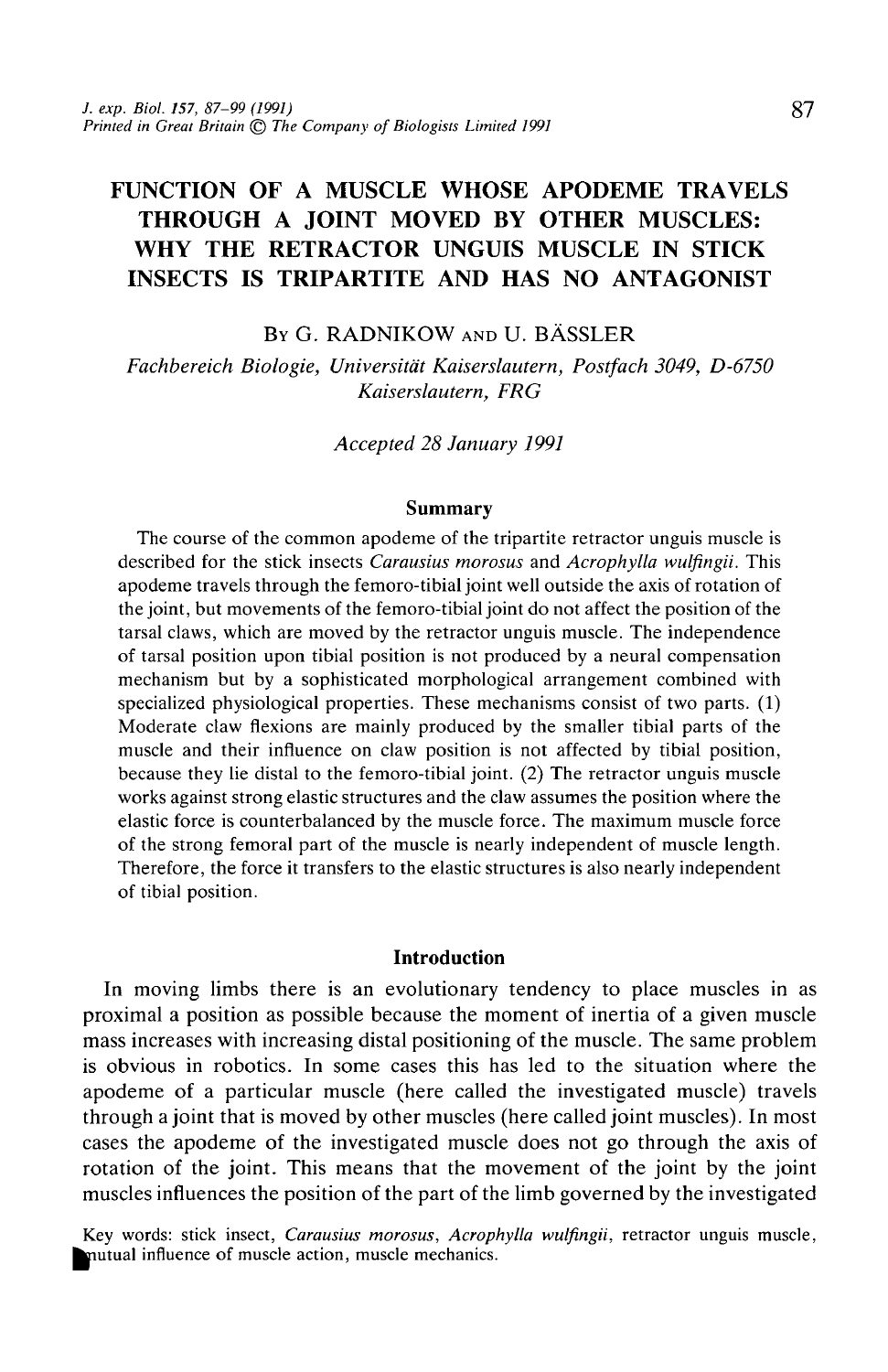muscle, provided there is no compensatory effect on the investigated muscle. However, except for some examples where this effect is used for a special task (e.g. in passerine birds sitting on a stick), movement of the joint does not normally influence the position of the part of the limb governed by the investigated muscle. Therefore, one should expect to find compensatory effects on the investigated muscle. This is not, however, a necessary conclusion. We will present evidence that a sophisticated morphological arrangement and/or specialized physiological properties can do the same job. Apparently evolution follows a tendency that is also known from technical experience: if a certain problem can be solved either mechanically or by an information process, the mechanical solution seems to be the more advantageous.

We used the middle leg and hind leg retractor unguis muscle of the stick insects *Acrophylla wulfingii* Redtenbacher and *Carausius morosus* Brunner (for an anatomical description of the muscle in *Carausius,* see Godden, 1969; Walther, 1969, 1980; for a summary of stick insect anatomy, see Bassler, 1983). This muscle flexes the claw. It has no muscle as an antagonist, instead elastic structures function as antagonists (Walther, 1969). It consists of three parts that share a common apodeme; retractor unguis I (RUI) in the proximal part of the femur is the largest part of the muscle, retractor unguis II (RUII) is situated in the proximal part of the tibia and the tiny retractor unguis III (RUIII) is situated in the distal part of the tibia. The retractor unguis apodeme travels between RU I and RU II through the femoro-tibial joint (moved by the extensor and flexor tibiae muscles) and distal to RU III through the tibio-tarsal joint (moved by the levator and depressor tarsi muscles).

# Materials and methods

The experiments were performed using adult female stick insects of the species *Carausius morosus* (body length approximately 7 cm) and *Acrophylla wulfingii* (body length 18-22 cm) from the colonies at Kaiserslautern University.

# *Anatomy*

The anatomical results were obtained using the following methods. (1) Reconstructions from serial transverse sections of *Carausius* middle or hind legs cut at  $10 \mu m$  and stained either with Haematoxylin-Eosin or with Mallory's triple stain. (2) Whole mounts of legs of *Acrophylla* instars of different stages cleared with 10% KOH and embedded in Eukitt. (3) Direct preparations of middle and hind legs of adult female *Acrophylla* opened either from the posterior side or from the dorsal side. No differences between these preparations (except for the size) could be found. The results are therefore presented together.

# *Movement of the retractor unguis apodeme in isolated legs*

The femur of an *Acrophylla* leg was fixed to a plate of plastic foam using dental adhesive (Scutan, Espe), posterior side up. The plane of movement of the tibiq|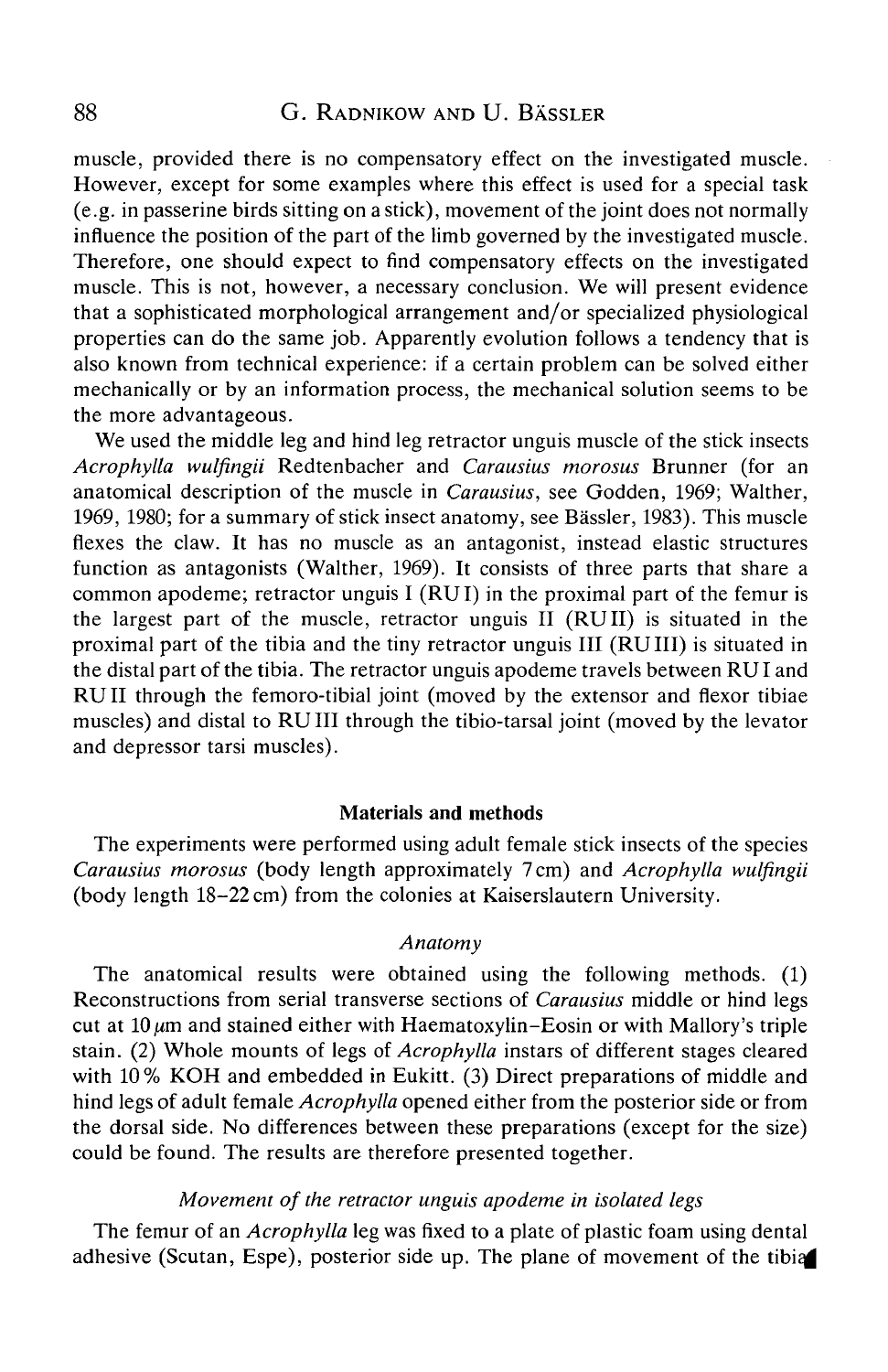# *Retractor unguis muscle* 89

was horizontal. A small window was cut into the femur approximately at its middle and the retractor unguis apodeme was held in a clamp which could be moved by a micromanipulator. The manipulator was moved by hand and the position of the clamp was read directly from the micromanipulator. Clamp position zero was defined from tarsal position and differed in different experiments (see Results section).

## *Force measurements*

The forces produced by muscles or elastic structures were measured by a force transducer (Shinkoh UL) connected to a balanced bridge (Hellige TF19) and a pen recorder. The force transducer could be moved by a micromanipulator.

## *Movement of the femoro-tibial joint*

The animal *{Acrophylla)* was fixed on a cork plate with the body vertical and the head pointing upwards. The femur of the left hind leg was fixed in a horizontal position by Scutan with the anterior side pointing upwards and the plane of tibial movement being horizontal. The femoro-tibial joint, the tibio-tarsal joint and the tarsus were free to move. A small window was cut in the distal one-third of the fixed femur, the receptor apodeme of the femoral chordotonal organ was fixed to a clamp and then cut distal to the clamp (for the anatomy of the femoral chordotonal organ and its apodeme see Bassler, 1983, his Fig. 6.7). The clamp could be moved by a pen motor driven by a ramp generator. Details of this stimulation procedure are given in Bässler and Pflüger (1979). The mean stretch of the chordotonal organ corresponded to a femoro-tibial joint angle of 90°. The receptor apodeme was moved rampwise by 400  $\mu$ m in both directions starting from the mean position. An amplitude of 400  $\mu$ m corresponds to approximately 45 $^{\circ}$  of joint movement. The leg movement was recorded by a video-system (Sony) and evaluated frame by frame.

# **Results**

## *General anatomy*

The following description is based on a reconstruction of the *Carausius* leg from serial sections and on preparations of *Acrophylla* legs (Fig. 1). Except for the larger size of *Acrophylla* the results were identical. The quantitative measurements are given only for *Acrophylla* because the physiological experiments were performed exclusively on this species.

In middle legs and hind legs, RUI is situated at the proximal end of the femur, slightly ventral to the midline. It consists of two separate bundles of muscle fibres that are separately attached to the retractor unguis apodeme (Godden, 1969; Walther, 1980). The retractor unguis apodeme travels through most of the femur close to the midline and towards the posterior side close to the two main tracheae (a larger main trachea on the anterior side and a smaller one on the posterior side). Some small tracheae leave the large main trachea on its ventral side and travel towards the body wall underneath the retractor unguis apodeme, where they join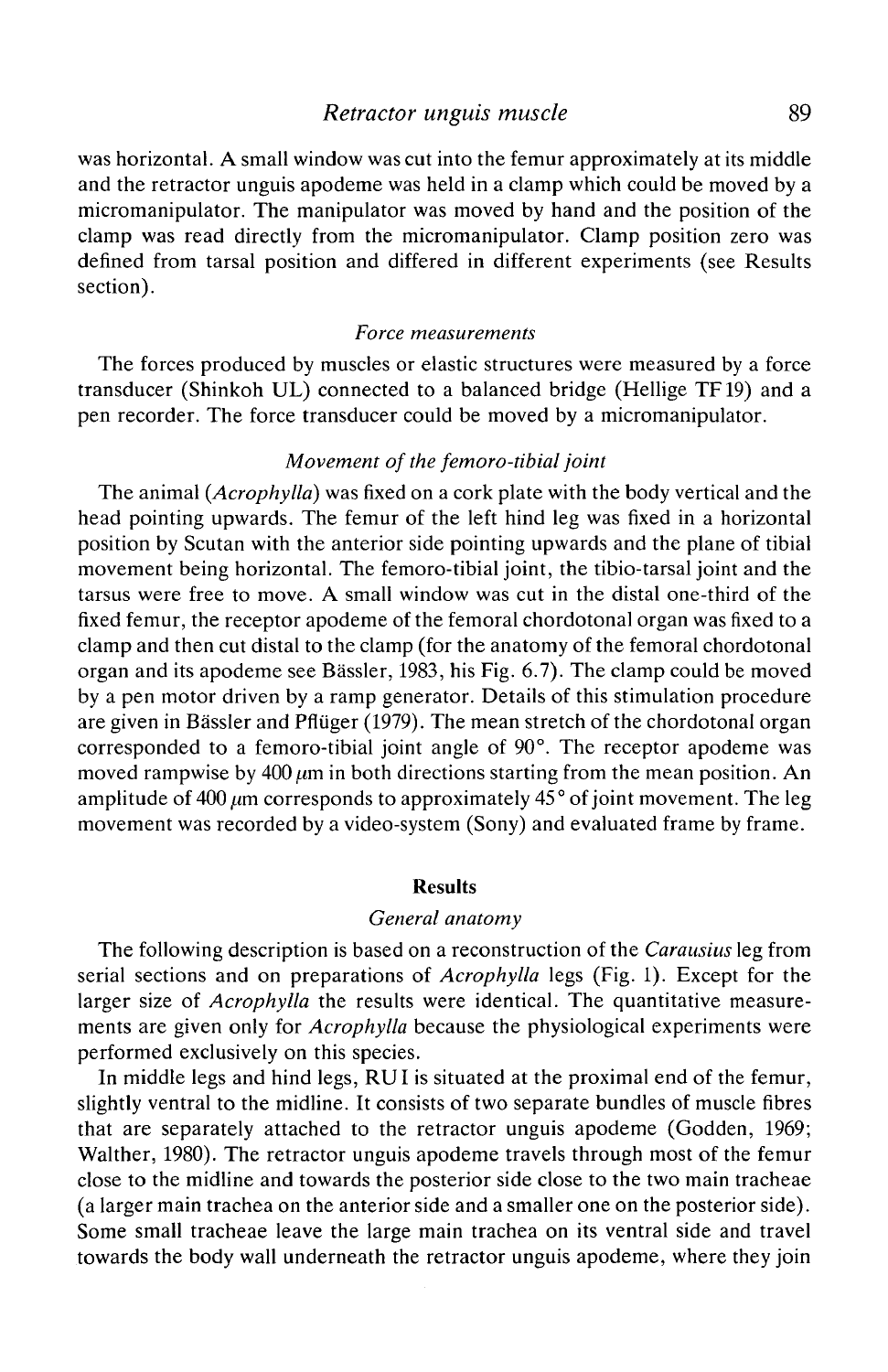

Fig. 1. The retractor unguis muscle and its apodeme in a stick insect hind leg seen from the posterior side. Gross anatomy from *Acrophylla wulfingii,* transverse sections from *Carausius morosus.* The transverse sections in the overview show the three-dimensional nature of the reconstruction. In the cross sections, the areas of flexor and extensor tibiae muscles are hatched. RUI, RUII, RU III, parts of the retractor unguis muscle (RUM). RUA, apodeme of the retractor unguis muscle; ETA, extensor tibiae apodeme; FTA, flexor tibiae apodeme; Tr, trachea; Ncr, nervus cruris; EF, elastic fibres. Femur length of *Acrophylla,* 3.7cm; of *Carausius,* 1.4cm.

the smaller main trachea. Side branches from these anastomoses supply the flexor tibiae muscle. The anastomoses between the two main tracheae stabilize the position of the retractor unguis apodeme. In the foreleg, the RUI muscle is situated more ventrally, owing to the deep indentation at the base of the prothoracic femur, but even in this leg, the apodeme approaches the midline of the femur, guided by the tracheal side branches (Godden, 1969).

As the retractor unguis apodeme approaches the femoro-tibial joint it becomes more ventrally situated. In the vicinity of the joint, it is flattened dorso-ventrally, as in all other joints. Inside the joint it lies just dorsal to the apodeme of the flexor tibiae muscle. The retractor unguis apodeme passes through the femoro-tibial joint greatly ventral to the axis of rotation of the joint. The exact axis of rotation of the femoro-tibial joint cannot be determined in a dissected preparation, because the socket of the joint cannot be seen in detail without destroying it. The distance between the axis of rotation and the retractor unguis apodeme can therefore only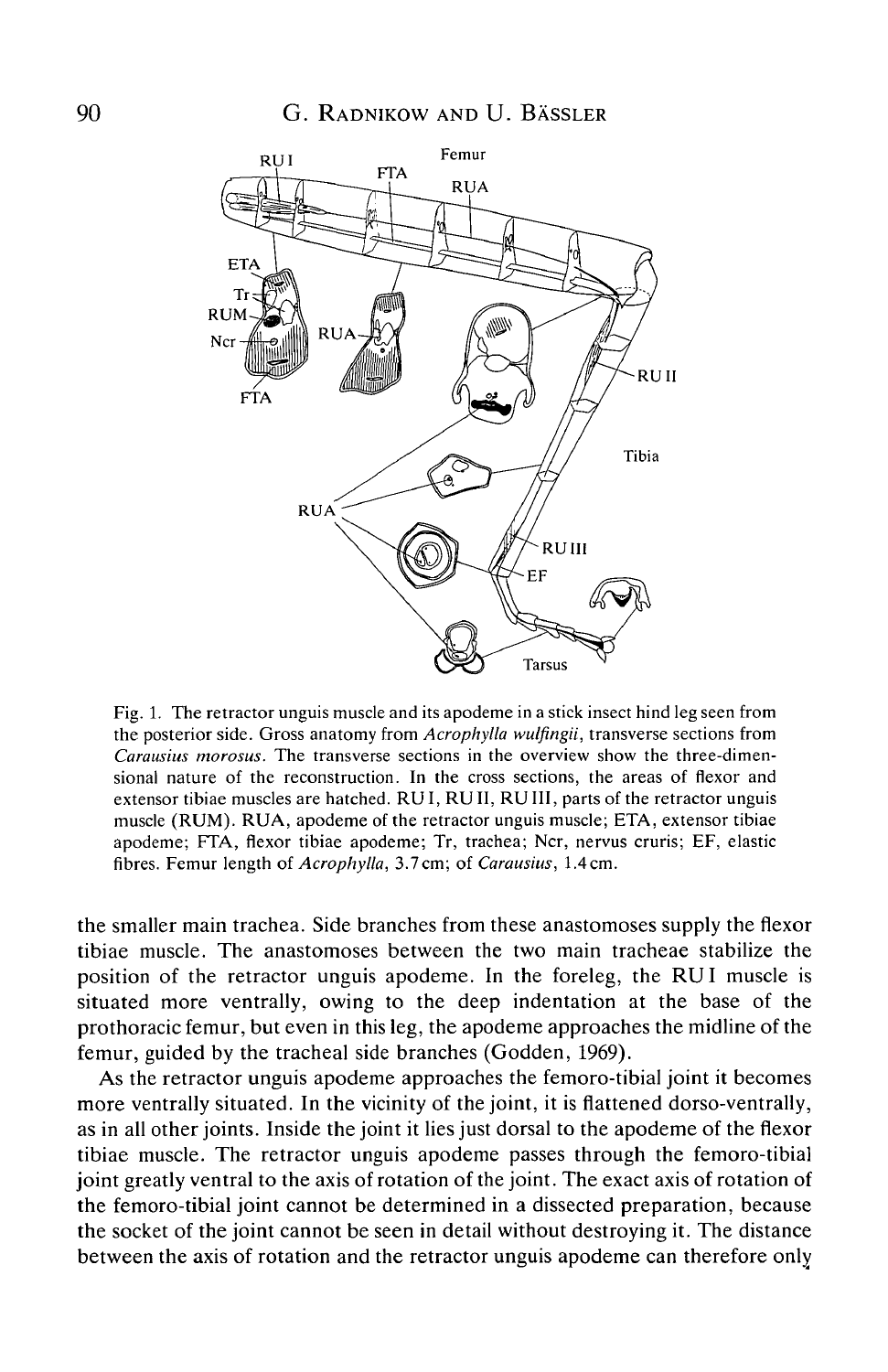be estimated. This distance ranges from 1.2 to 1.4 mm for *Acrophylla* middle legs and hind legs. An indirect measurement of this distance, which confirms this estimation, is presented below.

The retractor unguis apodeme continues through the whole tibia in a position somewhat ventral to the midline. The RUII muscle is attached to it near the proximal end of the tibia and the RUIII muscle near the distal end. Within the tibia, the retractor unguis apodeme is surrounded by a sheath of tissue, especially near the joints, which seems to guide it. The tibio-tarsal joint is also penetrated somewhat ventral to the middle. Inside the tarsus the retractor unguis apodeme travels on the ventral side, again guided by a sheath of tissue.

It is obvious that the distance between the axis of rotation of a joint and the retractor unguis apodeme is relatively large in the femoro-tibial joint and considerably smaller in the tibio-tarsal joint. Therefore, we concentrated further investigations on the femoro-tibial joint.

# *Dependence of tarsus position on retractor unguis apodeme position*

In one series of experiments three isolated hind legs of *Acrophylla* were used. The legs were removed from the animal just before the experiments and the tibiotarsal joint was immobilized in the 180° position using Scutan. (The tibio-tarsal joint can be moved by separate muscles within a wide range.) The retractor unguis apodeme was clamped in the middle of the femur, cut proximal to the clamp and then moved in steps. Retractor unguis apodeme position zero was defined as the position in which the tarsus is fully extended (approx. 190°). The retractor unguis apodeme was first moved towards the proximal end of the femur (until the tarsus was fully flexed) and then moved back again to zero. For each position of the retractor unguis apodeme the tarsal angle was measured. It was defined as the ventral angle between the longitudinal axis of the most proximal tarsal segment (and, in the fixed tibio-tarsal joint, also that of the tibia) and the longitudinal axis of the most distal tarsal segment. The measurements were taken at femur-tibia angles (angle between the longitudinal axes of femur and tibia) of 70°, 90° and 140°.

The measurements were identical for all femur-tibia angles, provided that the retractor unguis apodeme was positioned at zero by adjusting the clamp position according to the definition given above (position zero corresponds to a fully extended tarsus). Fig. 2 shows the results for one leg. The results for the other legs were nearly identical.

In a second series of experiments on two middle legs and two hind legs, a similar procedure was used. The retractor unguis apodeme was clamped at a femur-tibia angle of 90° and the clamp position was held constant while the femur-tibia angle was varied. The initial tarsal angle was then decreased by moving the clamp proximally and the measurements were repeated. The smaller the initial tarsal angle, the smaller was the maximum possible femur-tibia angle. Fig. 3 shows the results. An extension of the femoro-tibial joint resulted in a decrease in tarsal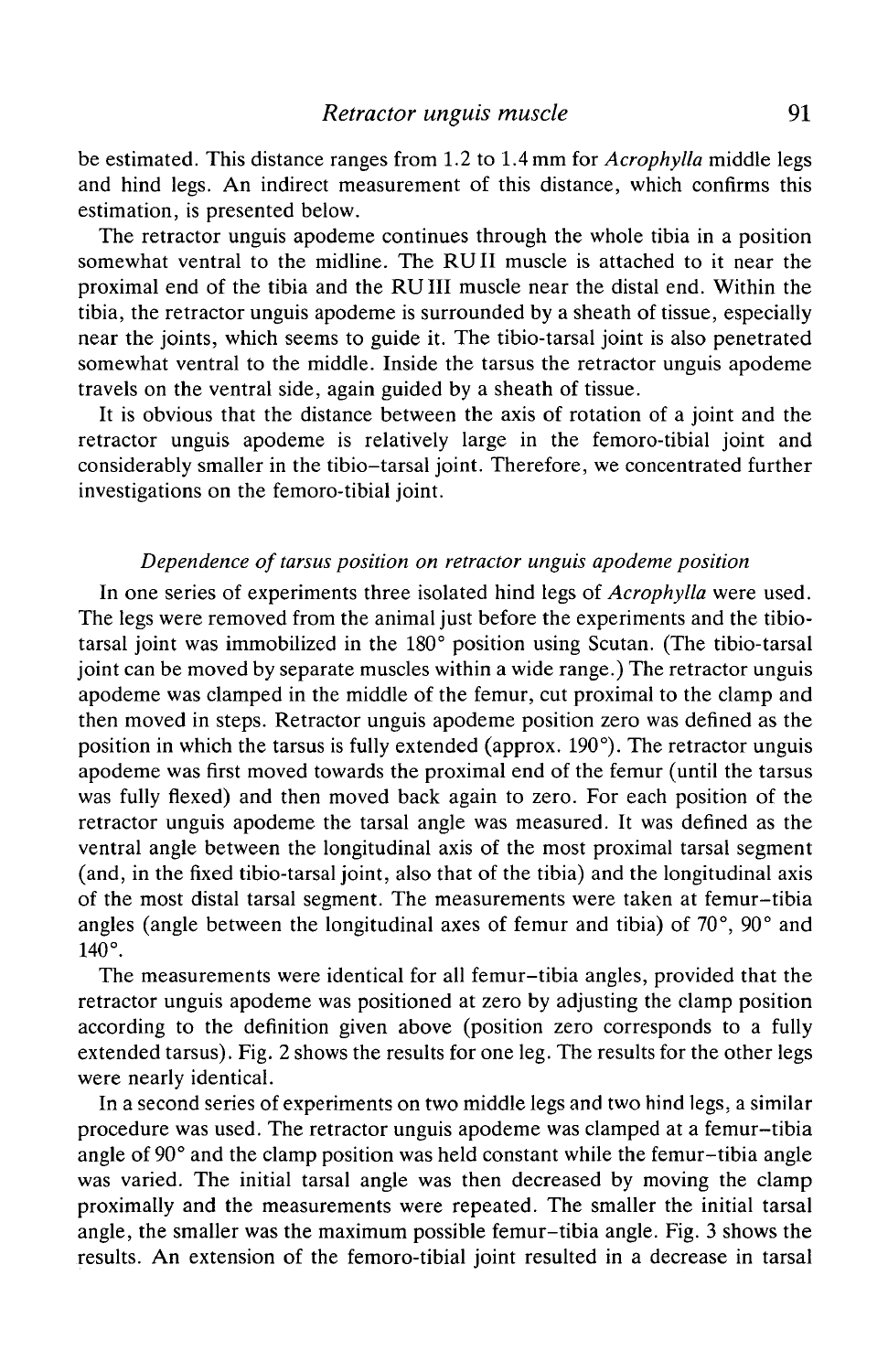

Fig. 2. Tarsal angle (the angle between the longitudinal axis of the tibia and the longitudinal axis of the most distal tarsal segment) in relation to retractor unguis apodeme position (position zero corresponds to a tarsal angle of 190°). The tibio-tarsal joint was fixed at 180°.



Fig. 3. Tarsal angle in relation to femur-tibia angle. The retractor unguis apodeme position was fixed. In this figure the zero position of the retractor unguis apodeme is defined as the position in which the tarsus is fully extended at a femur-tibia angle of 90°. The values are given for different, fixed retractor unguis apodeme positions. The tibio-tarsal joint was fixed at 180°.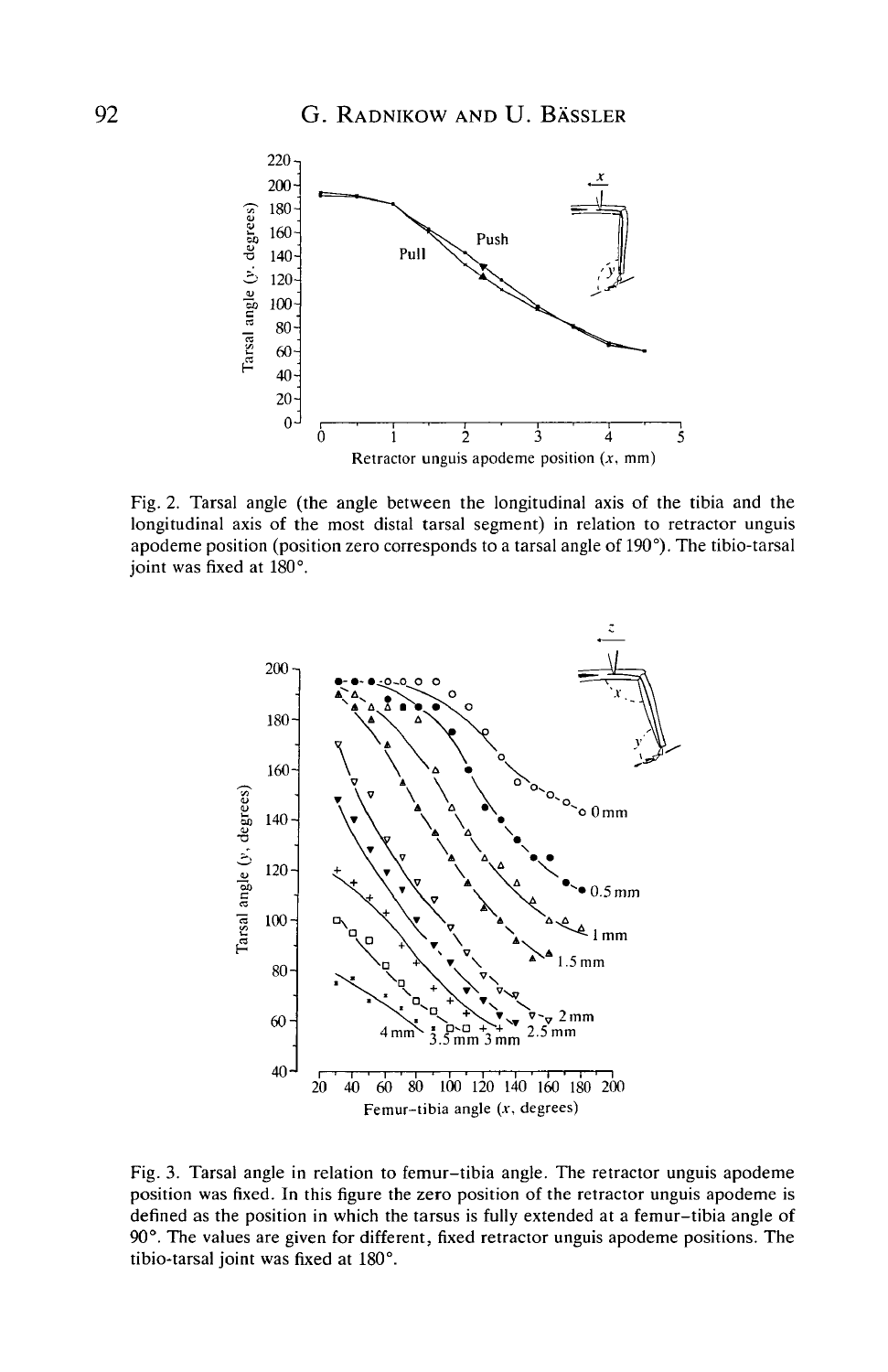angle. This again demonstrates that the retractor unguis apodeme travels significantly ventral to the axis of rotation of the femoro-tibial joint.

To test whether the immobilization of the tibio-tarsal joint influenced the results, two control experiments were performed. In the first, the retractor unguis apodeme was moved in the usual way in three isolated hind legs with fixed femorotibial joints but free tibio-tarsal joints. Initially, as the proximal movement of the retractor unguis apodeme was increased only the tarsus was flexed and the tibia-tarsus angle remained constant at its initial position of approximately 200°. The tibia-tarsus angle only decreased for approximately 20° after the tarsus had been fully flexed. Thus, the movement of the retractor unguis apodeme does not significantly influence the tibia-tarsus angle within the physiological range of retractor unguis apodeme movement. In the second control experiment, the tibia-tarsus angle of three other hind legs was altered while the retractor unguis apodeme was held in a fixed position (femur-tibia angle 90°). The tibia-tarsus angle had no effect on tarsal bending. This confirms that the retractor unguis apodeme crosses the tibio-tarsal joint quite close to its centre.

The retractor unguis muscle has no antagonist. Extension of the tarsus is apparently produced by elastic forces built up during tarsal flexion. In Fig. 2 there is no detectable hysteresis. Apparently the structures responsible for the elastic forces can totally override the friction inside the system. Two structures could be candidates for these elastic elements: the tarsal joints themselves and the elastic fibres situated between the retractor unguis apodeme and the ventral cuticle at the distal end of the tibia (see Fig. 1 and Walther, 1969). To distinguish between these two possibilities, the following two series of experiments were performed.

The retractor unguis apodeme in the femur was moved, as previously described, in three hind legs with the femur-tibia angle held at 90° and with the tibio-tarsal joint free. The tibia was opened at the centre, and the movement of the retractor unguis apodeme there was measured (Fig. 4A). Again, there is no hysteresis.



Fig. 4. Tibial retractor unguis apodeme position in relation to femoral retractor unguis apodeme position. The 45° slope is also drawn. (A) Intact leg; (B) tarsus amputated.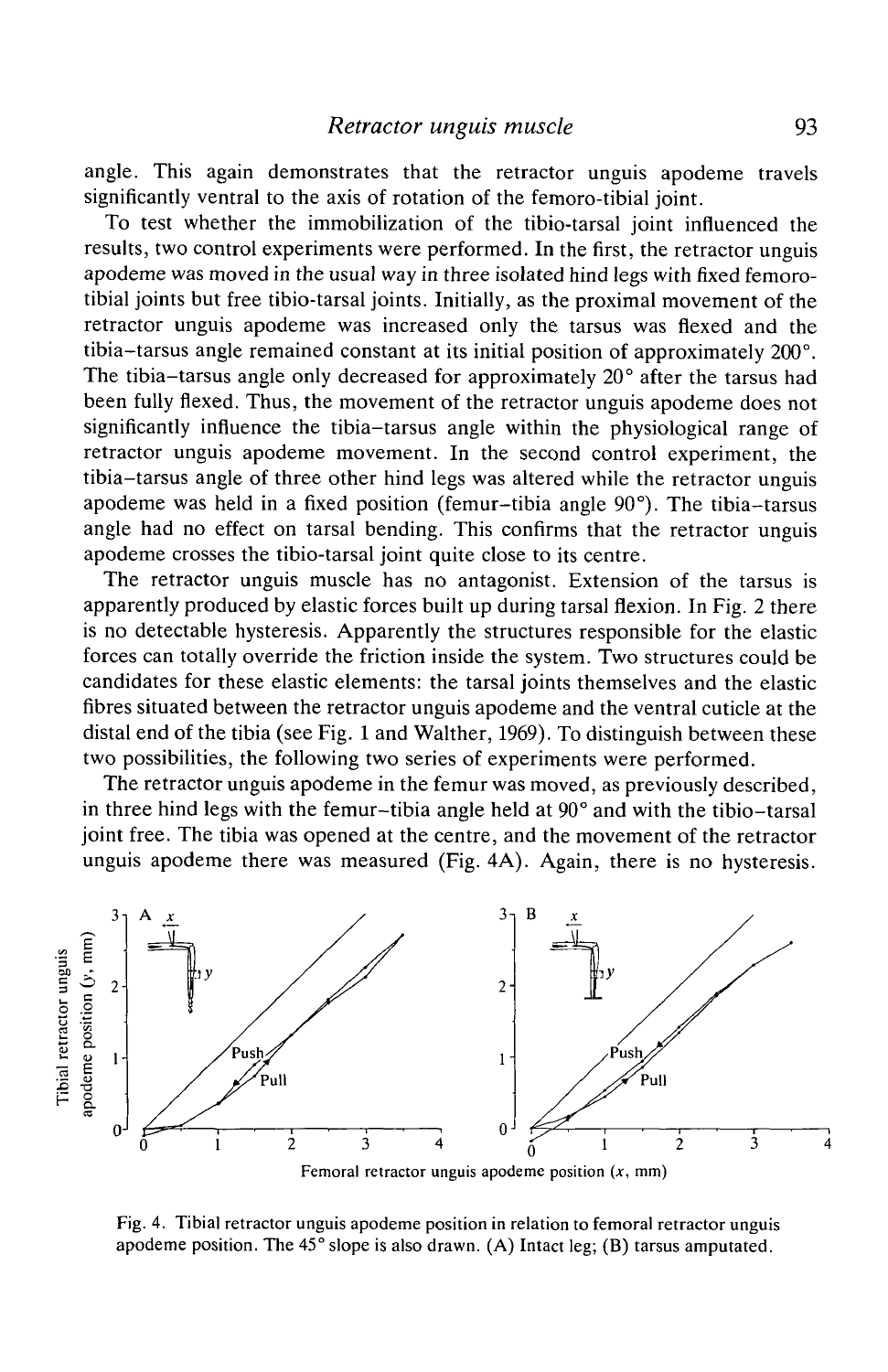

Fig. 5. Tibial retractor unguis apodeme position in relation to femoral retractor unguis apodeme position. The 45° slope is also drawn. The tarsus was amputated and the elastic fibres in the tibia were destroyed.

After removal of the tarsus at the tibio-tarsal joint (which cuts the distal apodeme attachment) the curve was unchanged, showing that the elastic fibres inside the tibia are sufficient to move the retractor unguis apodeme back without hysteresis (Fig. 4B).

In another series of experiments using three hind legs, the dependence of retractor unguis apodeme position in the tibia on its movement in the femur was measured in the intact isolated leg. The elastic fibres in the tibia were then destroyed: the curve did not change markedly. This indicates that the elasticity of the tarsus was also sufficient to move the retractor unguis apodeme back (see also Walther, 1969). When, in addition, the tarsus was also removed, the retractor unguis apodeme did not return to its initial position in the tibia (Fig. 5).

# *The distance between the axis of rotation of the femoro-tibial joint and the retractor unguis apodeme*

The distance between the axis of rotation of the femoro-tibial joint and the retractor unguis apodeme can be calculated in the following way from the data shown in Figs 2 and 3. It is assumed that this distance is constant for all femur-tibia angles (but see below). Suppose that a certain tarsal angle (e.g. 150°) is maintained at a femur-tibia angle of 30° (the smallest possible femur-tibia angle) and with a certain retractor unguis apodeme position (initial position, in our example: 2.5 mm). If the femur-tibia angle is then brought to 180°, the tarsus flexes. One has now to look for the retractor unguis apodeme position that produces a tarsal angle of 150° with a femur-tibia position of 180° (in our example: 0 mm). The difference between this retractor unguis apodeme position and the initial position is slightly less than twice the distance between the axis of rotation of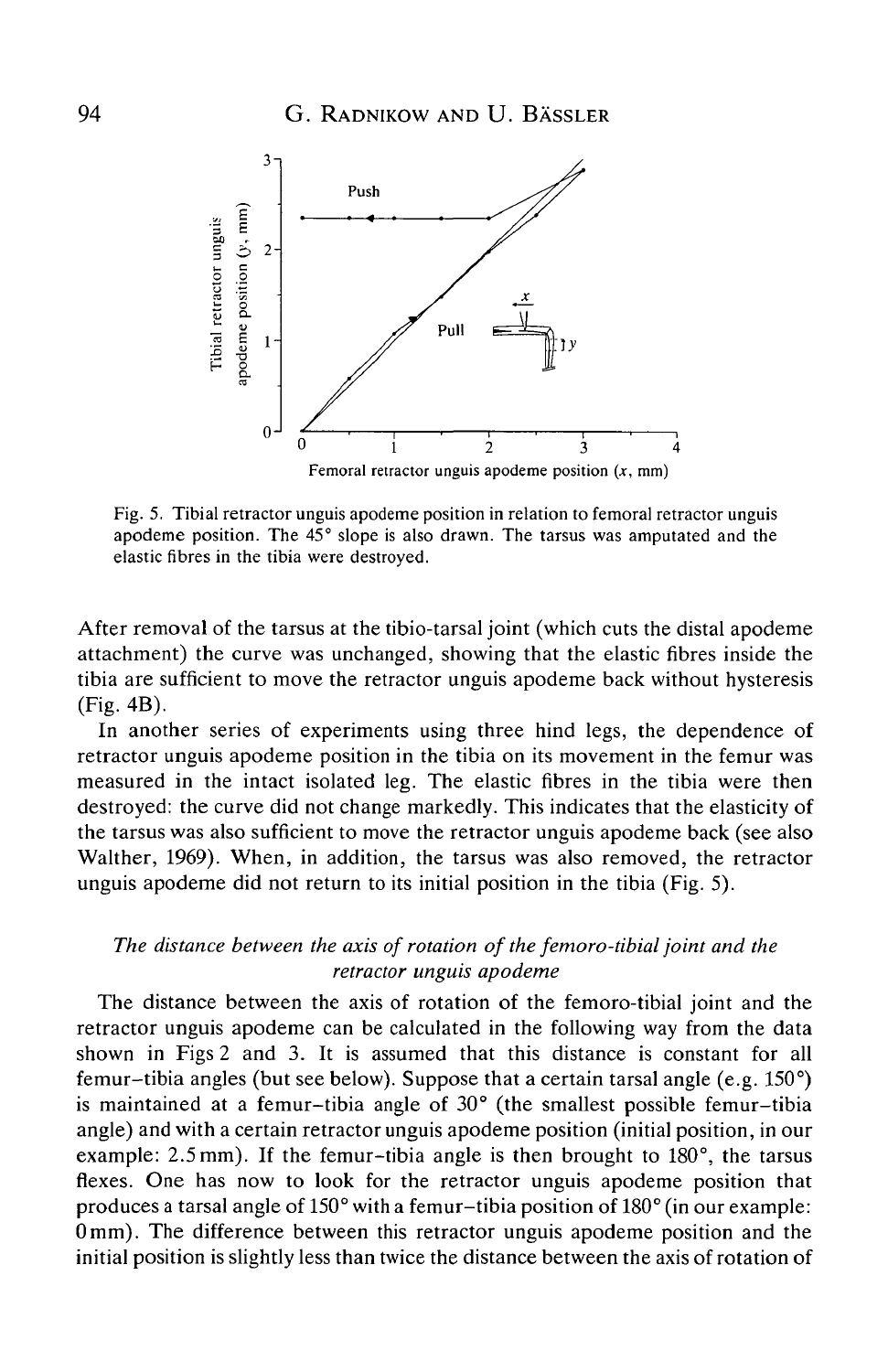

Fig. 6. Position of the retractor unguis apodeme in the region of the femoro-tibial joint. *A,* axis of rotation of the femoro-tibial joint; *B,* point where the retractor unguis apodeme enters the tibia. See text for a definition of  $\beta$ .

the femoro-tibial joint and the retractor unguis apodeme (if the tibial movement had been 180°, it would have been exactly twice this distance).

According to these calculations, the distance between the axis of rotation of the femoro-tibial joint *(A* in Fig. 6) and the point where the retractor unguis apodeme enters the tibia *(B* in Fig. 6) is 1.2-1.3 mm. This value was used to calculate the movement of the retractor unguis apodeme in the tibia when the apodeme was clamped within the femur and the femoro-tibial joint was moved. From anatomical measurements, it was assumed that the angle  $\beta$  between  $BA$  and the longitudinal axis of the tibia is 20° (Fig. 6). Within the limits of measurement, the calculation fits the data for femur-tibia angles of between 30° and 150°. When the femur-tibia angle approaches 180°, the calculated values differ from the measured values to some extent, indicating that the distance between the retractor unguis apodeme and the axis of rotation of the femur-tibia joint becomes smaller.

# *Forces produced by RUI, RUII and elastic structures*

The experiments described in this section were performed with *Acrophylla* legs connected to the animal. In one series of experiments using four middle legs the forces produced by RU I and RU II were measured separately by force transducers attached to the apodeme. The retractor unguis apodeme was cut between the two muscles. The animals were touched on the abdomen from time to time to produce active movements.

In most cases the forces of RUI and RUII increased at the same time. Very rarely only RU I contracted. After a period of activity, the force of RU I dropped to the initial value in all cases, but the force of RUII often fell below the original value at first, and then slowly climbed to the initial value (Fig. 7), which was reached after 10-60s. Apparently, the RUI muscle did not actively produce force in the inactive animal, but, in many cases, the RUII muscle did. The maximum forces produced were 21-27mN for RUI and 9-21 mN for RUII (with RUII forces measured relative to the value for the inactive animal).

In a second series of experiments, using three hind legs, the femur was again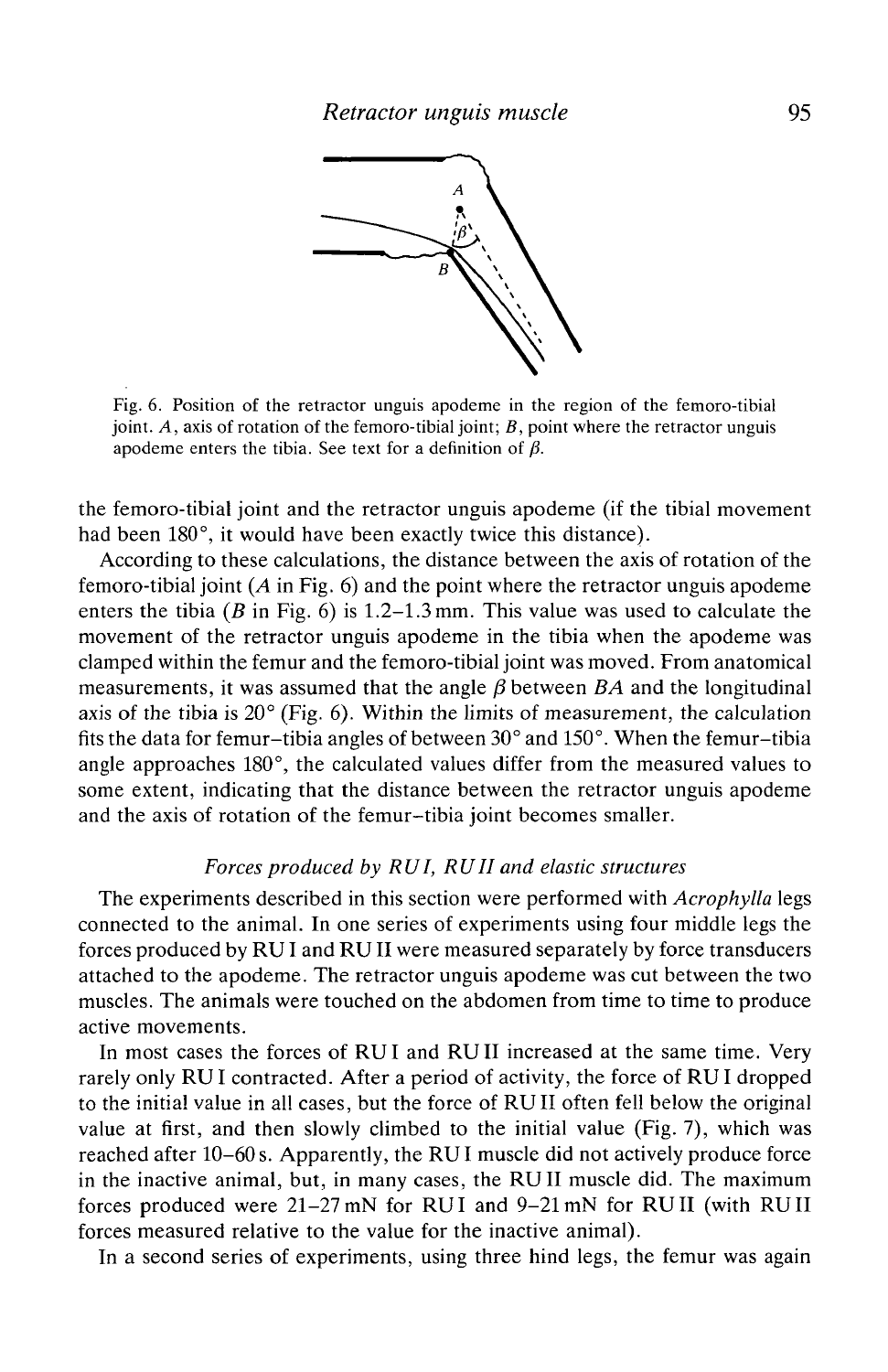

Fig. 7. Typical recordings of force development of muscles RU I and RU II. The time is too short to see that the force of RU II recovers to its initial value.

opened from the posterior side within the distal half and the retractor unguis apodeme was cut. At first, the part of the apodeme leading to the RU I muscle was clamped. The clamp was fixed to a force transducer which could be moved by a micromanipulator. The force produced by the muscle was measured for different positions of the clamp in the inactive animal as well as after the animal had been activated by squeezing its abdomen. Minimum muscle length corresponded to a totally relaxed tarsus at a femur-tibia angle of 30°. Fig. 8 shows the dependence of the forces produced by the muscle in the inactive animal upon the position of the retractor unguis apodeme and also the maximum forces produced by RU I in the active animal. In both cases, forces show little increase with increasing muscle length. It remains an open question whether this is due to an unusually flat load-displacement plot for this muscle or to a neural compensatory mechanism caused by unknown sense organs.

The force transducer was then attached to the end of the retractor unguis apodeme that travelled distally. The forces produced by the elastic structures in the tibia and tarsus were measured at different positions of the retractor unguis apodeme in the femur. The results are also shown in Fig. 8. The forces are considerably higher than the muscle forces and depend to a high degree on retractor unguis apodeme position. Similar results have been obtained for *Carausius* (Walther, 1969).

# *Tarsal angle during real or fictive movements of the femoro-tibial joint*

In these experiments, carried out on four hind legs, the femoral chordotonal organ was stimulated and movements of the tibia and tarsus were recorded. Stimulating the femoral chordotonal organ with ramps of different velocities at an amplitude of  $400 \mu m$  in the open-loop system caused movements of the femoro-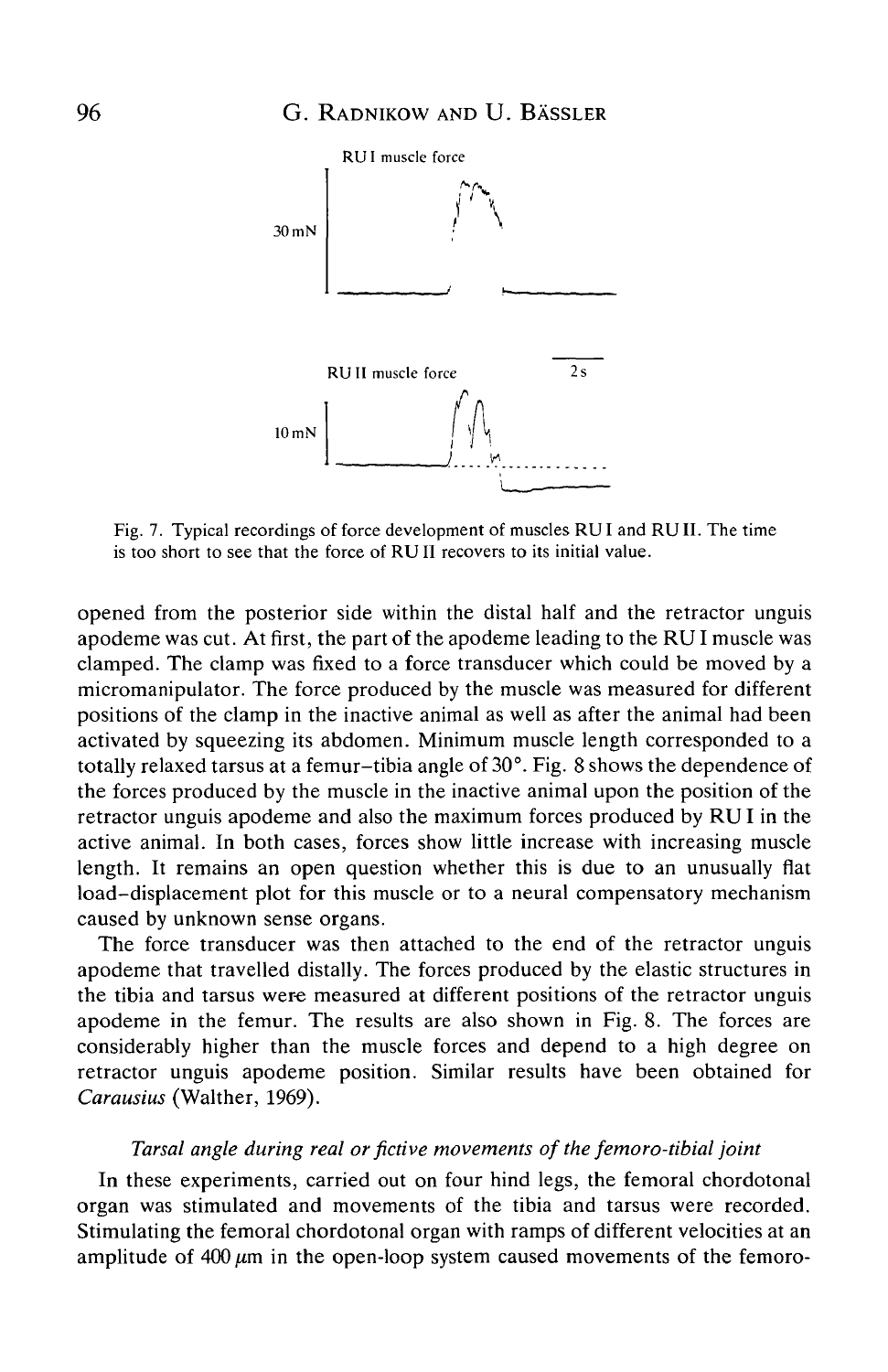

Fig. 8. Forces produced by the elastic structures  $(4)$  (tarsal joints and tibial elastic. fibres), the inactive RUI muscle  $(O)$  (only static forces) and the maximal force produced by the RUI muscle in the active animal  $(\bullet)$  in relation to the position of the retractor unguis apodeme. Position zero of the retractor unguis corresponds to its position with a totally relaxed tarsus, at a femur-tibia angle of 30°. The values for three hind legs are given separately.

tibial joint of 70-85°. During 114 such movements no significant change in tibia-tarsus angle and in tarsus position could be detected (accuracy of measurement for the latter 5°). In all the tested legs the tarsus was kept slightly flexed (tarsal angles between 130° and 100°) and these angles did not change. After some time the apodemes of the extensor and flexor tibiae muscles were cut close to the joint, leaving the retractor unguis apodeme intact. No significant change in tibia-tarsus angle and tarsal position could be measured during 46 ramp stimuli to the femoral chordotonal organ. Again, the tarsus was kept slightly flexed during the experiments.

# **Discussion**

The anatomical observations and the experiments on legs removed from the animal show that the retractor unguis apodeme travels through the femur-tibia joint far away from its axis of rotation. Therefore, the distance between the origin of the RU I muscle and the tarsus depends on the position of the femoro-tibial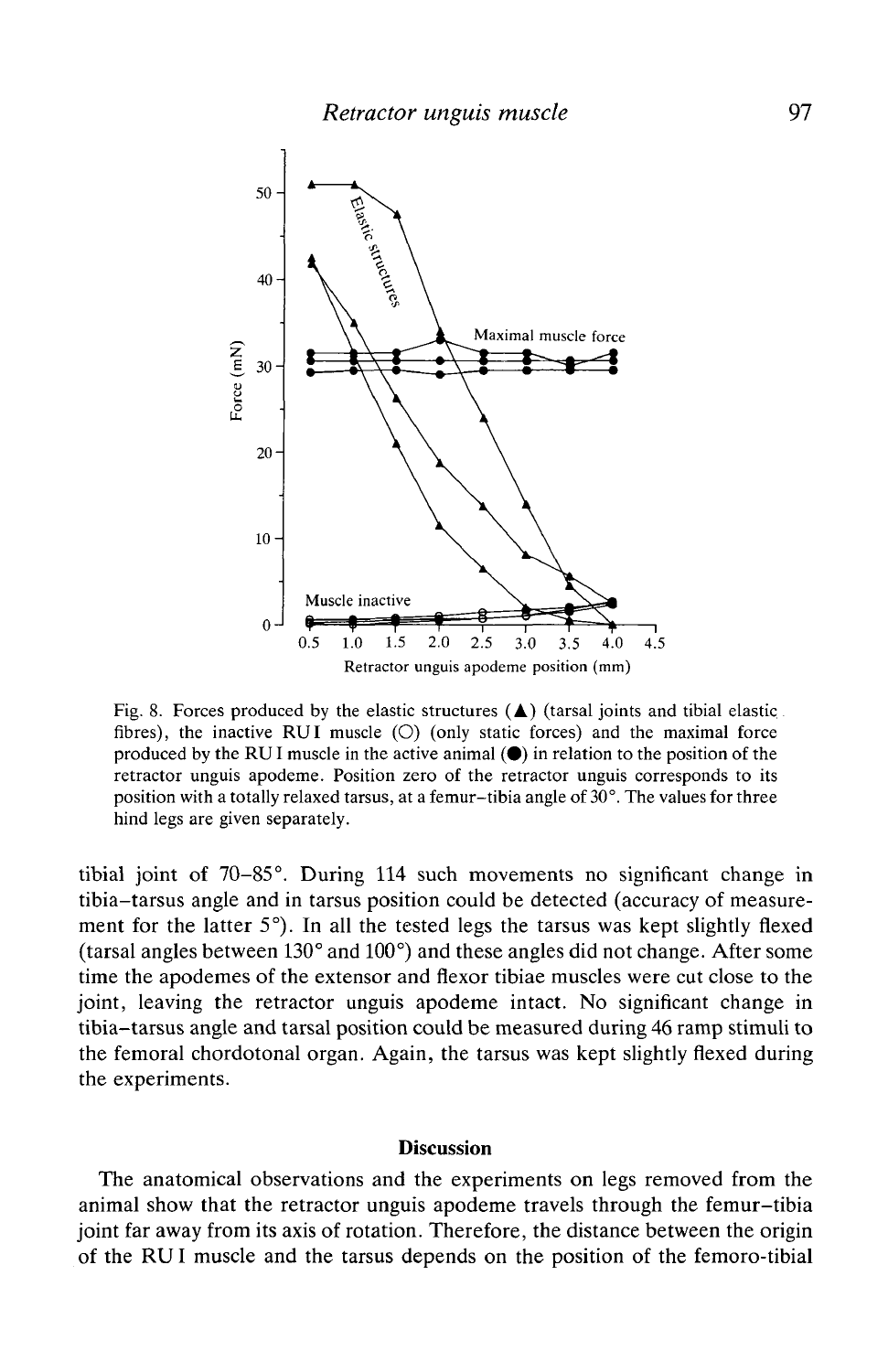joint. The change in this distance during a 150° movement of the femoro-tibial joint is sufficient for a total flexion of the tarsus, provided that the RUI muscle is absolutely stiff.

When the femoral chordotonal organ signalled a movement of the femoro-tibial joint, the slightly flexed tarsal position was not altered. This occurred both when the joint could be moved by the extensor and flexor tibiae muscles and when the joint remained immobile because the muscle apodemes had been cut. This shows two things: (1) a movement of the femoro-tibial joint does not influence the tarsal position in the living animal; (2) since there was no influence of femoral chordotonal organ stimulation on tarsal position, either in the moving or in the immobile femoro-tibial joint, this effect could not have been caused by a neural compensatory mechanism. Instead, mechanical properties of the system must be responsible for the immobility of the tarsus during movements of the femoro-tibial joint.

From our experiments, two mechanisms can be proposed that compensate for the change in the distance between the origin of the RUI muscle and the tarsus during movements of the femoro-tibial joint. First, moderate flexion of the tarsus is produced mainly by RUII (and perhaps also by RUIII). RUI only comes into play when the animal becomes active. This is demonstrated by the force measurements reported in this article but was also confirmed by simultaneous electrophysiological records from all three parts of the retractor unguis muscle (G. Radnikow, unpublished results). The maximum force of RUII was found to be approximately 20 mN, which is sufficient to counterbalance the force of the elastic structures at moderate tarsus flexion (see Fig. 8). Since the retractor unguis apodeme passes through the tibio-tarsal joint close to its centre, and since the inactive RUI muscle does not produce noticeable force during its elongation, movements of other joints cannot influence a tarsal position that is only caused by RUII and RUIII muscles.

The mechanism described above explains the advantage of a divided RU muscle. The smaller RUII and RUIII muscles are situated distal to the femorotibial joint. They are large enough to flex the unloaded tarsus moderately but small enough not to produce a large moment of inertia. The larger (and heavier) RUI is situated as far to the proximal end of the femur as possible, so that it does not produce a large moment of inertia. It generates the large forces necessary for grasping the ground.

Second, the tarsal position is a function of the force that is transferred by the retractor unguis apodeme to the elastic structures. The tarsus flexes to the position in which the retractor unguis force is counterbalanced by the elastic force. Let us assume (contrary to reality) that the RU I muscle is exclusively responsible for the retractor unguis force. A change in femur-tibia angle would then change the length of the RUI muscle. However, Fig. 8 shows that the RUI force is, in contrast to that of many other muscles, not very dependent on muscle length. (The reason for this characteristic is unknown.) Therefore, a change in femur-tibia angle would only slightly alter RUI force. Since a marked change in muscle force